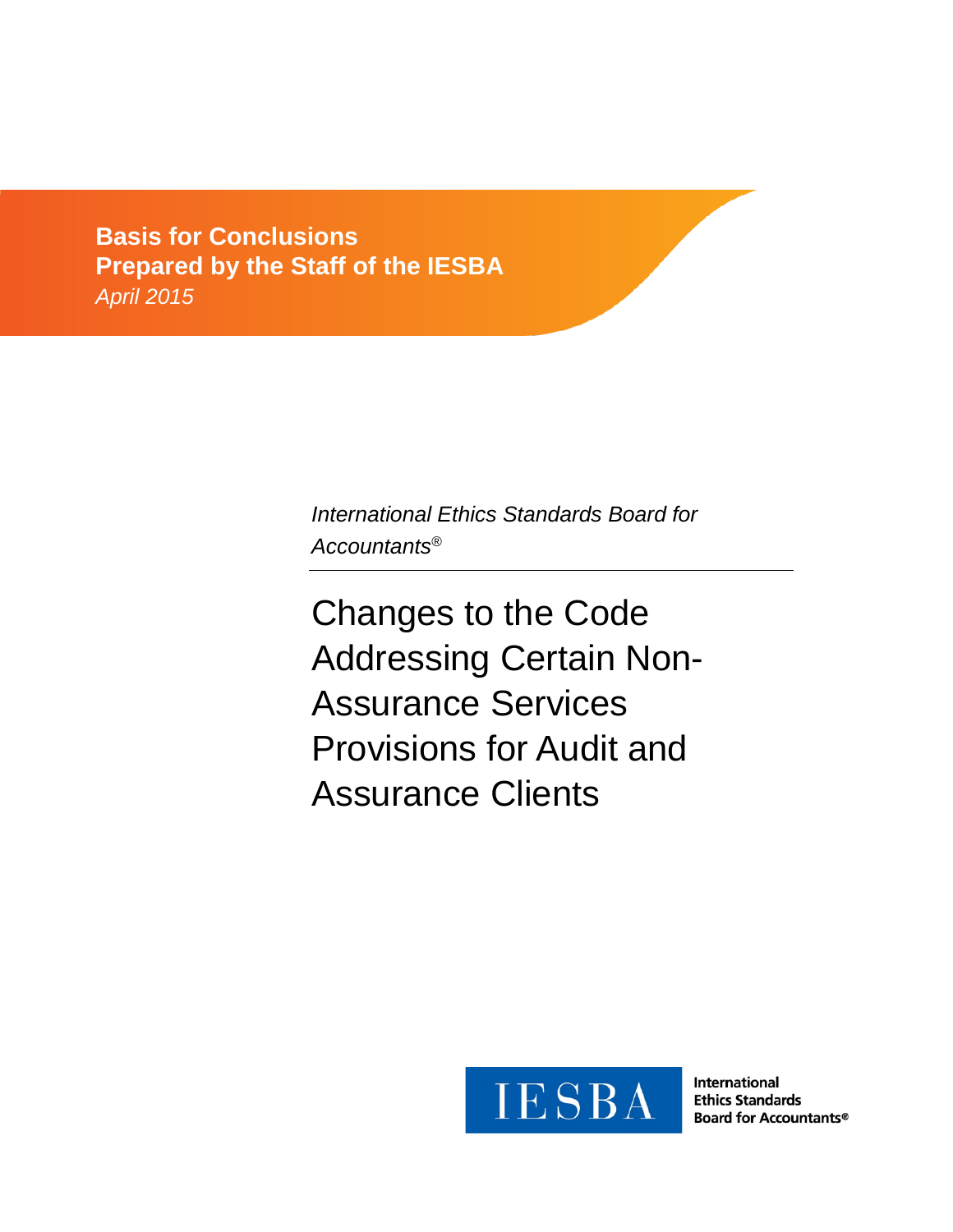

**International Ethics Standards Board for Accountants®** 

This document was prepared by the Staff of the International Ethics Standards Board for Accountants® (IESBA®).

The IESBA is an independent standard-setting board that develops and issues high-quality ethical standards and other pronouncements for professional accountants worldwide. Through its activities, the IESBA develops the *Code of Ethics for Professional Accountants™*, which establishes ethical requirements for professional accountants.

The objective of the IESBA is to serve the public interest by setting high-quality ethical standards for professional accountants and by facilitating the convergence of international and national ethical standards, including auditor independence requirements, through the development of a robust, internationally appropriate code of ethics.

The structures and processes that support the operations of the IESBA are facilitated by the International Federation of Accountants® (IFAC®).

Copyright © April 2015 by the International Federation of Accountants® (IFAC®). For copyright, trademark, and permissions information, please see [page 11.](#page-10-0)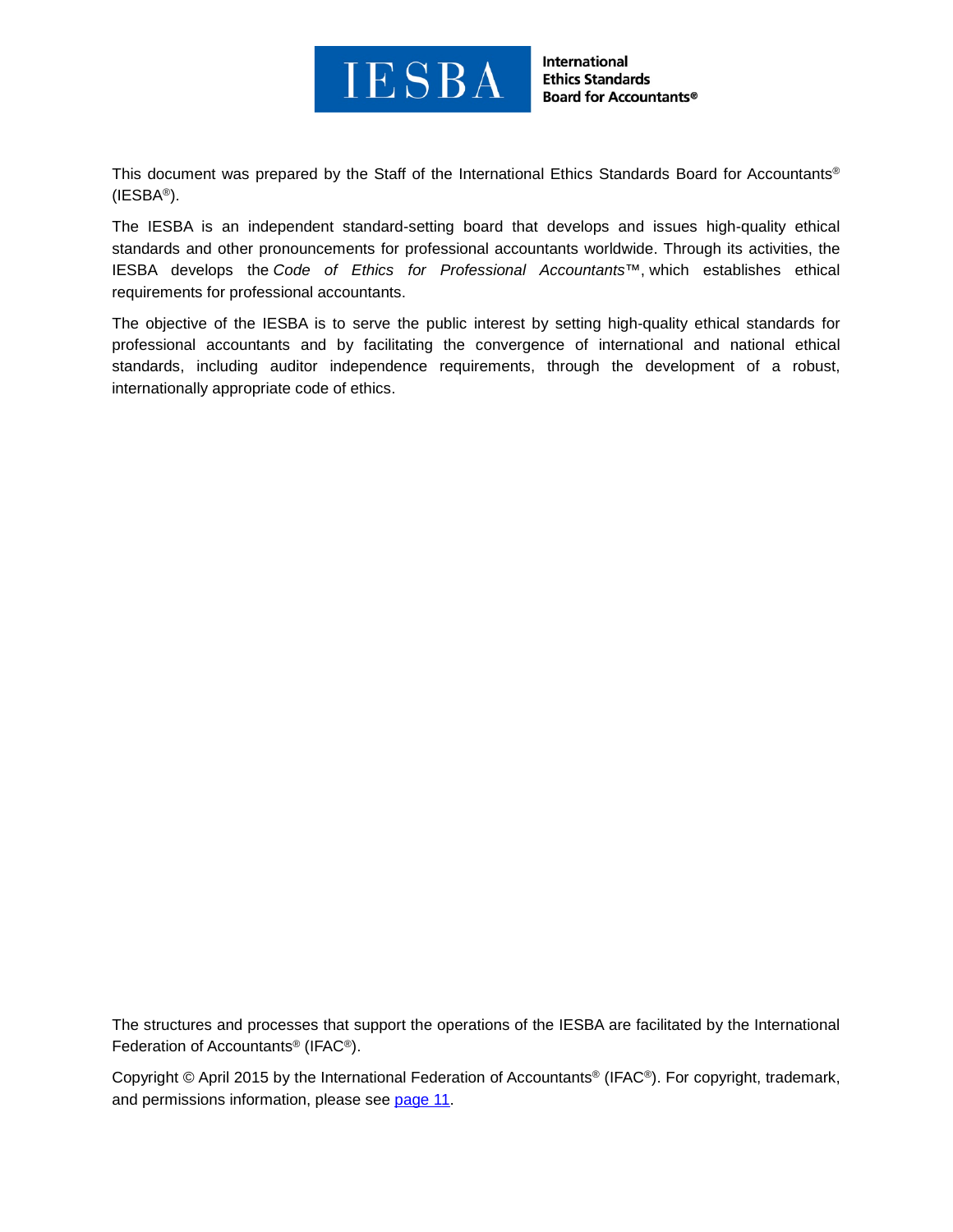# **BASIS FOR CONCLUSIONS:**

# **CHANGES TO THE CODE ADDRESSING CERTAIN NON-ASSURANCE SERVICES PROVISIONS FOR AUDIT AND ASSURANCE CLIENTS**

This Basis for Conclusions has been prepared by staff of the International Ethics Standards Board for Accountants (IESBA). It relates to, but does not form part of, the changes to the *Code of Ethics for Professional Accountants* (the Code) related to certain provisions addressing non-assurance services (NAS) for audit and assurance clients. These changes were approved by the IESBA in January 2015 with the affirmative votes of 18 out of 18 IESBA members present.

### **Background**

 $\overline{\phantom{a}}$ 

- 1. In the case of audit engagements, it is in the public interest and required by the Code that members of audit teams, firms and network firms remain independent in mind and appearance of audit clients. This allows the auditor to act with integrity, and exercise objectivity and professional skepticism. In addition to the audit, firms have traditionally provided a range of NAS to their audit clients that are consistent with their skills and expertise. The performance of such services may create threats to the independence of the firm or members of the audit team. Such threats include self-review, self-interest and advocacy threats. Paragraphs 290.[1](#page-2-0)54 to 290.216<sup>1</sup> of the subsection entitled *Provision of Non-assurance Services to an Audit Client* of the Code establish requirements for, and provide guidance to, professional accountants in public practice who perform NAS for audit clients.
- 2. In light of developments in the external environment, the IESBA added in May 2012 a new work stream to its work program to review the NAS provisions in the Code to ensure that they continue to support a rigorous approach to independence for assurance services, particularly audits of financial statements. Prior to approving the project, the IESBA performed a benchmarking survey which sought to understand the extent to which G-20 countries and a select number of other jurisdictions were more restrictive in their national ethical requirements than the Code with respect to certain types of NAS. The main results of the benchmarking exercise<sup>[2](#page-2-1)</sup> indicated that the jurisdictions surveyed were in line with the Code for most of the Code's provisions. While some specific provisions concerning NAS in some of the jurisdictions did vary in their alignment with the Code, there was no evidence from the benchmarking exercise that the Code's provisions were at significant variance from those of most or all of these jurisdictions. In light of this, the IESBA agreed that the Code's provisions concerning NAS were still robust in protecting the public interest.
- 3. The IESBA nevertheless did agree that varying views exist on what constitutes (a) a management responsibility, and (b) routine or mechanical bookkeeping services. Further, these two topics were included in the October 2011 recommendations of the IESBA Small- and Medium-Sized Entities (SME)/Small- and Medium-Sized Practices (SMP) Working Group. These recommendations called for the IESBA to consider providing enhanced guidance to professional accountants in these

<span id="page-2-0"></span><sup>1</sup> Unless otherwise stated, paragraph numbers refer to the 2014 IESBA Handbook of the *Code of Ethics for Professional Accountants*.

<span id="page-2-1"></span><sup>&</sup>lt;sup>2</sup> The **analysis** of the survey responses was presented at the June 2013 IESBA meeting.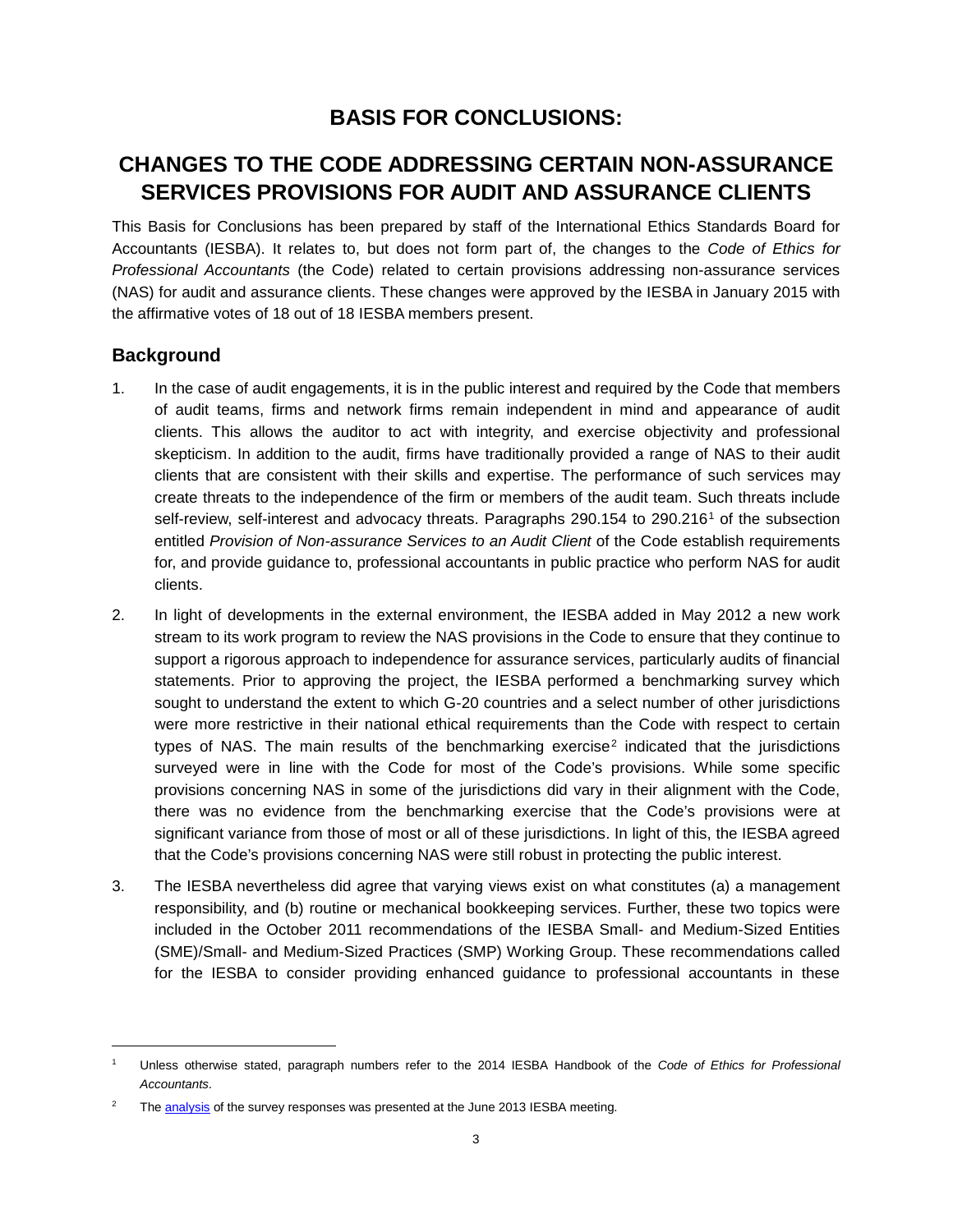areas.[3](#page-3-0) Given this context, the IESBA determined that it would be in the public interest to enhance the clarity of the guidance on these topics in the Code to promote consistency of application of the relevant provisions of the Code.

- 4. From the benchmarking exercise, the IESBA also noted that a significant number of jurisdictions did not have emergency exception provisions for bookkeeping or taxation services. Additionally, in its May 2013 response to the IESBA's 2014-2016 strategy review survey, the International Organization of Securities Commissions (IOSCO) had recommended that the IESBA consider removing the exemption under the Code for providing accounting and bookkeeping services and preparation of tax calculations to public interest entity (PIE) audit clients in emergency or other unusual situations. Given these inputs, the IESBA agreed to reconsider the need for emergency exception provisions in the Code regarding those services with the aim of maintaining the robustness of the standards within the Code.
- 5. The IESBA therefore approved in September 2013 a project with the following objectives:
	- To examine the "emergency exception" provisions related to bookkeeping and taxation services provided to PIE audit clients for appropriateness within the Code;
	- To clarify the NAS provisions in the Code concerning management responsibilities;
	- To clarify the phrase "routine or mechanical" as it pertains to the provision of accounting and bookkeeping services; and
	- To make any necessary conforming changes to Section 291 addressing the provision of NAS to an assurance client.
- 6. The IESBA published its proposals in an exposure draft (ED) in May 2014. The comment period for the ED closed on August 18, 2014. Fifty-nine comment letters were received from various respondents, including regulators and audit oversight bodies, national standard setters, IFAC member bodies, other professional bodies, and firms. This Basis for Conclusions explains the more significant issues raised by respondents to the ED, and how the IESBA has addressed them.
- 7. The IESBA has also discussed this project with its Consultative Advisory Group (CAG) on three separate occasions: at the project commencement stage; prior to the issuance of the ED; and prior to the finalization of the pronouncement.

# **Emergency Exception Provisions**

 $\overline{\phantom{a}}$ 

8. The ED proposed the withdrawal of the provisions in the Code that permit an auditor to perform certain bookkeeping and taxation services for PIE audit clients not normally permitted by the Code in the case of an emergency or other unusual situations when it is impractical for the audit client to make other arrangements, and subject to specific safeguards being implemented (paragraphs 290.171 and 290.183).

<span id="page-3-0"></span>The October 2011 report of the IESBA SME/SMP Working Group can be accessed [here.](http://www.ifac.org/sites/default/files/meetings/files/20111011-%20IESBA-Agenda%20Paper-3-A%20-%20SME_SMP%20Report.pdf) The Working Group was established to identify and advise the IESBA on the unique and challenging issues professional accountants in SMEs and SMPs face when complying with the Code.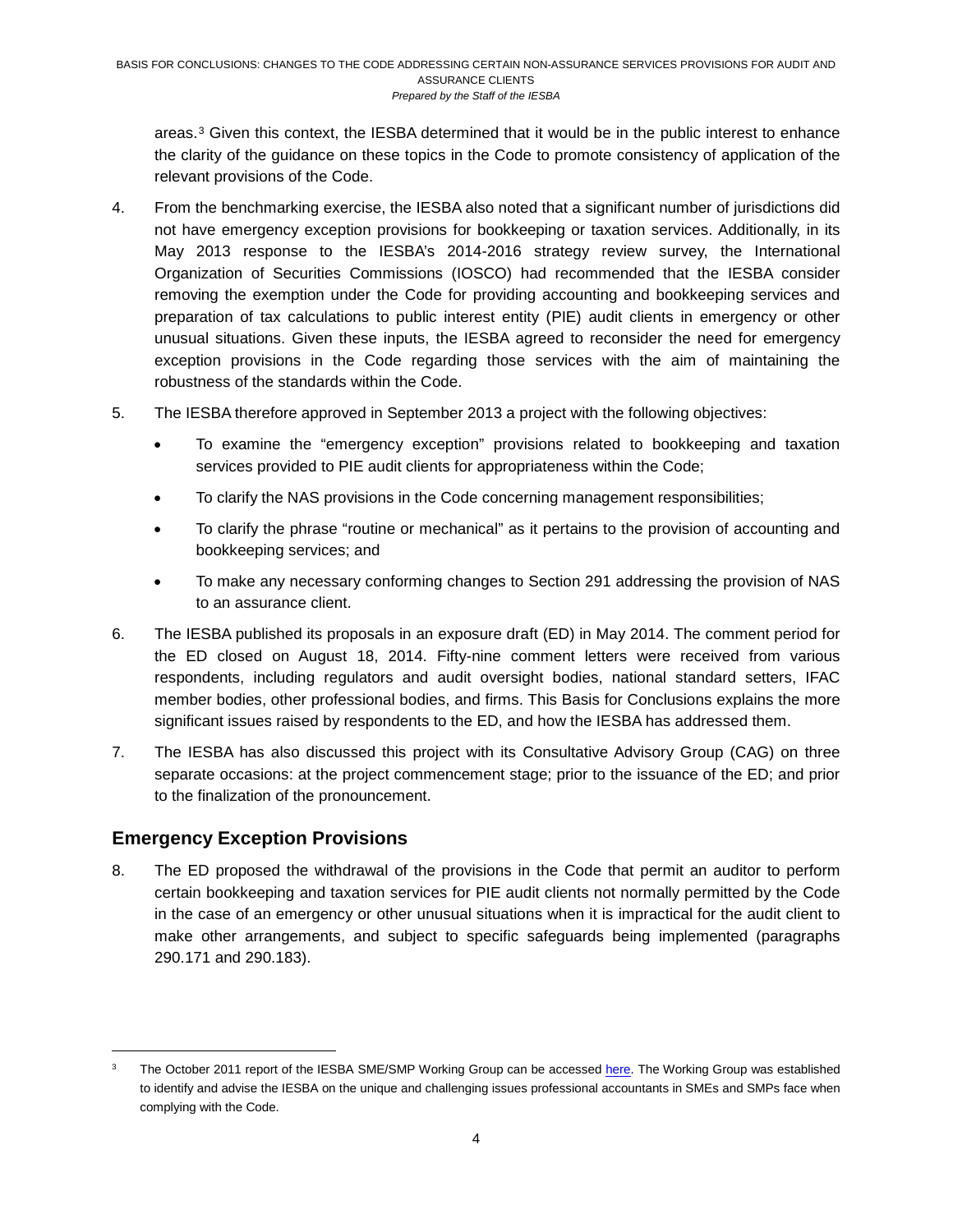- 9. In exposing this proposal, the IESBA came to the following conclusions:
	- (a) A situation in which an emergency exception provision is allowable should be so rare and extraordinary that it should not be addressed by the Code, nor should the determination to use the provision be made by the auditor and the client; and
	- (b) Removing the emergency exception provisions would strengthen the Code by removing the potential for misuse of the provisions due to subjective terms such as "emergency" and "unusual situations" included in the extant guidance.
- 10. While the majority of the respondents expressed support for the proposal, some expressed opposition to, or did not express support for, it. Additionally, some respondents provided examples of what they perceived to be emergency situations to support their reasoning for opposing the proposal or their request to retain the provisions but with further guidance. Some of the situations the latter respondents highlighted pertained to specific challenges smaller PIEs face. The IESBA noted that these examples suggested that the current emergency exception provisions may have been interpreted or implemented out of a matter of convenience, which was not the intent of the Code.
- 11. Some respondents requested more specific guidance concerning emergency situations whereas others requested more guidance concerning the emergency exception provisions. Some respondents also requested various changes to paragraph 100.11. This provision guides a professional accountant to consult with a member body or a relevant regulator in an unusual circumstance in which the application of a specific requirement of the Code would result in a disproportionate outcome or an outcome that may not be in the public interest.

#### **IESBA Decisions**

- 12. The IESBA noted no examples of emergencies or unusual situations provided by respondents that would warrant retention of the emergency exception provisions. For instance, regardless of the size of the audit client or the firm, a situation in which the client has an affiliate in a remote location should not be considered, by itself, an emergency but a normal business situation. The IESBA further agreed that a situation where an emergency provision would be permissible should be so rare that it should not be addressed by the Code. Instead, in that situation, the professional accountant should be guided by paragraph 100.11 of the Code.
- 13. With respect to the suggestions for various changes to paragraph 100.11 from some of the respondents, the IESBA determined that these would be beyond the scope of the project.
- 14. Given overall broad support for the ED proposal from the respondents, the IESBA determined to withdraw the emergency exception provisions from the Code.

# **Management Responsibilities – Significant Decisions**

15. The ED proposed the deletion of the term "significant" from the following sentence in proposed revised paragraph 290.159:

Management responsibilities involve controlling, leading and directing an entity, including making significant decisions regarding the acquisition, deployment and control of human, financial, physical, technological and intangible resources.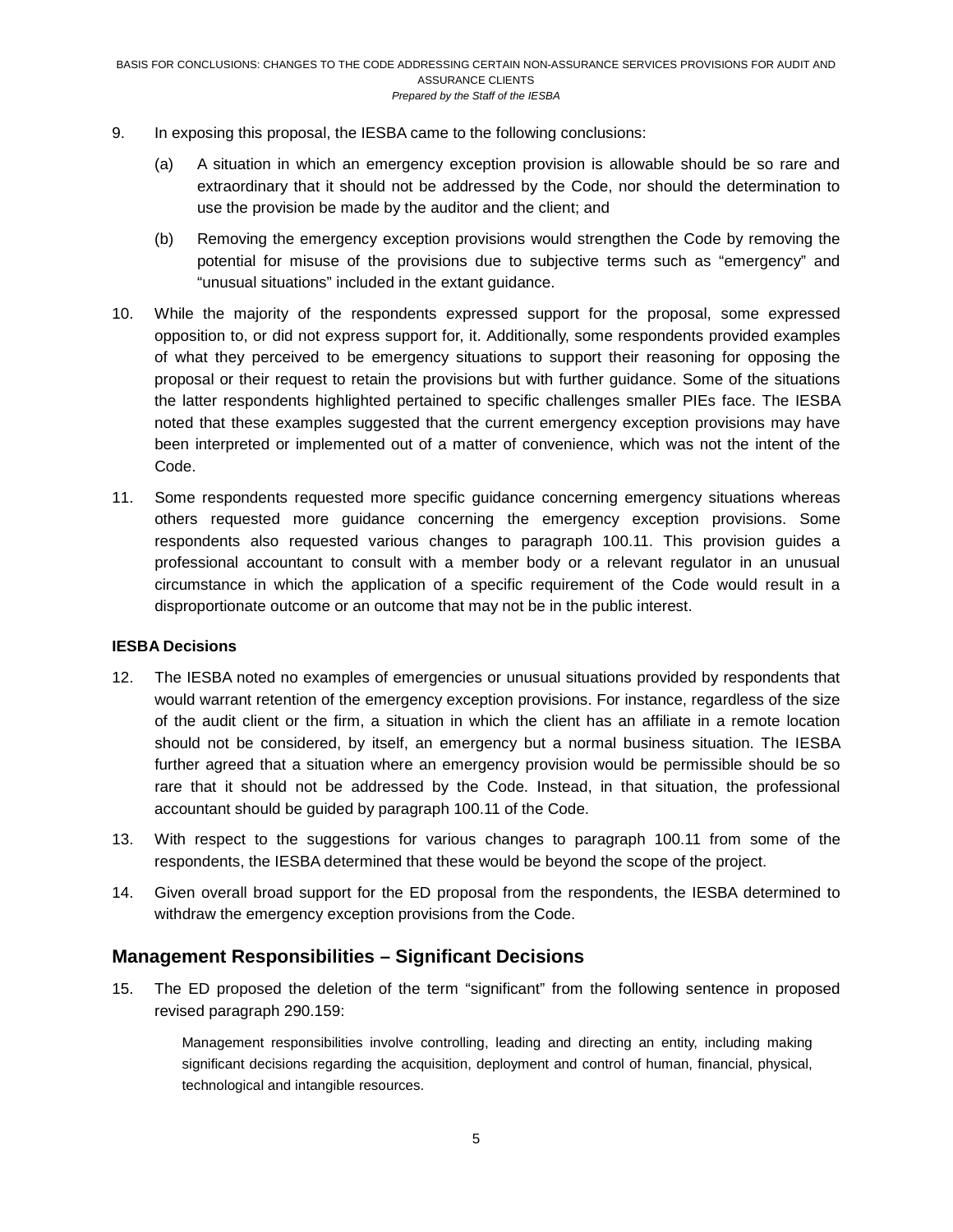- 16. While the majority of the respondents expressed support for the proposal, some respondents expressed concern about it for the following reasons:
	- (a) The belief that not all the decisions regarding the acquisition, deployment and control of human, financial, physical, technological and intangible resources are a management responsibility – subjectivity is removed; and
	- (b) The removal of the phrase may have an unintended consequence of prohibiting the auditor from using professional judgment and making decisions related to the task of the auditor or the performance of permitted NAS.

#### **IESBA Decisions**

- 17. The IESBA believes that all final decisions made on behalf of the audit client are management responsibilities, regardless of the significance. Thus, examples that some respondents provided, such as executing insignificant transactions and approval of immaterial expenses, are ultimately the responsibility of management.
- 18. However, if the auditor was engaged to perform a review of expenses and was given a set of parameters that were the decision of client management (for example, amount threshold), then the service may be permissible.
- 19. The IESBA therefore reaffirmed its decision to delete the word "significant" from that provision (paragraph 290.159 in the final pronouncement).

#### **Examples of Management Responsibilities**

- 20. The ED proposed the removal of the first sentence of paragraph 290.160 addressing examples of activities that would be considered a management responsibility. The other proposals within the paragraph included the removal of the word "generally" in the lead-in to the second sentence and certain refinements to the examples to make them more specific.
- 21. While the majority of the respondents supported the proposed changes, some respondents raised a number of concerns including the following:
	- The removal of the lead-in to the second sentence would create the appearance that an exhaustive list has been created and contradicts the principles-based approach of the Code.
	- Removal of the term "generally" from the lead-in would create a black list of prohibited services. Doing so would also remove judgment in evaluating whether an activity is a management responsibility.
	- The term "supervising" as proposed within the examples would be confusing.
- 22. In its consultations with the CAG, the IESBA also received advice from some CAG Representatives for the inclusion of the term "monitoring" in the last bullet of proposed revised paragraph 290.160, which states:

Taking responsibility for designing, implementing or maintaining internal controls.

23. A number of CAG Representatives also suggested that an additional example pertaining to bookkeeping be included in the list of examples of activities that would be considered a management responsibility in paragraph 290.160.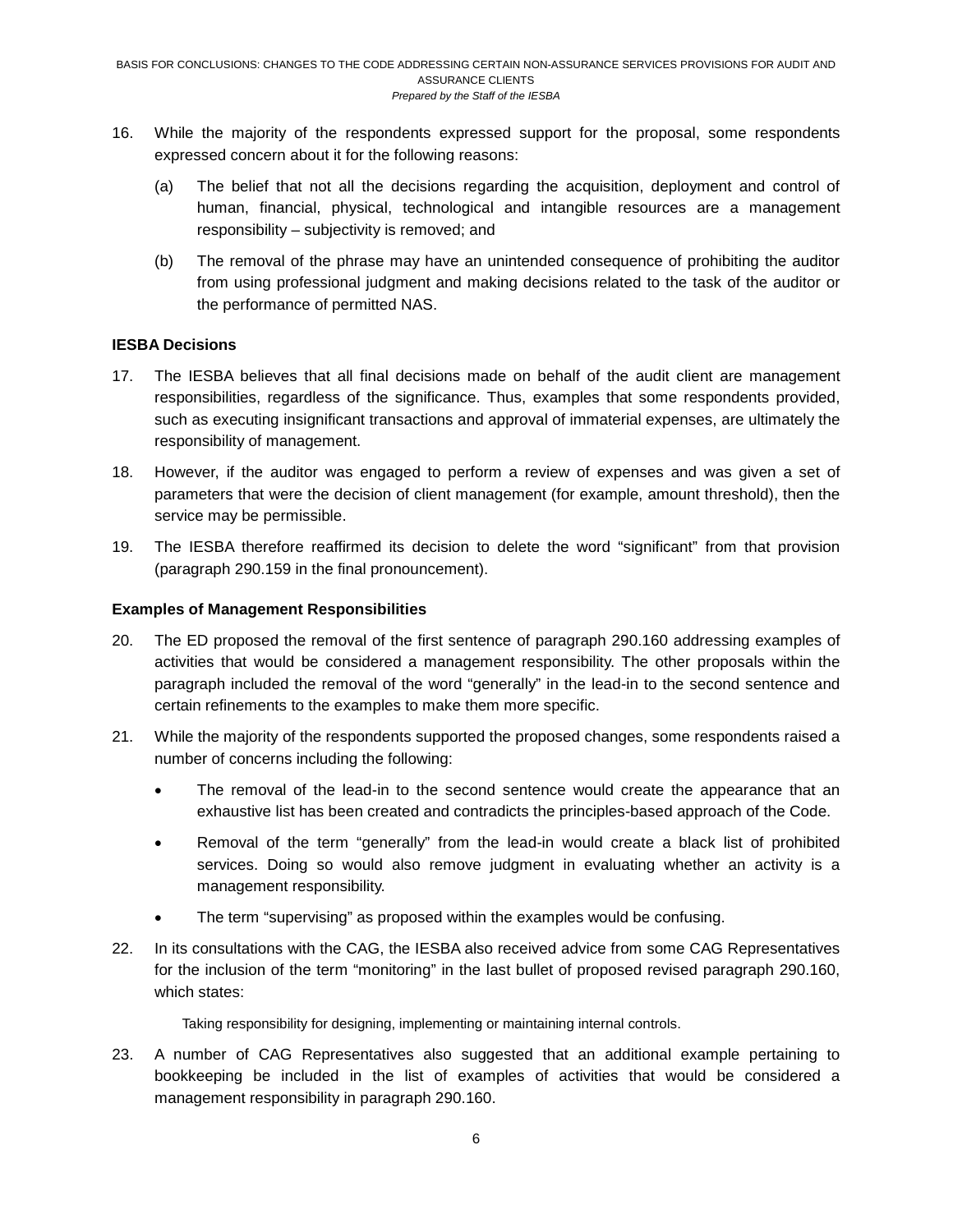#### **IESBA Decisions**

- 24. The IESBA concluded that the term "generally" should not be reinstated in the paragraph, as it had discussed at its meeting where it approved the ED. The IESBA had then carefully examined all of the examples and concluded that they were definite examples of management responsibilities. However, the IESBA did agree that the determination of whether an activity is a management responsibility is one of professional judgment. Thus, after consideration of the comments on the ED, the IESBA has reinstated the first sentence of paragraph 290.160. This sentence will also allow the reader to clearly conclude that the list of examples is not exhaustive. See paragraph 290.160 in the final pronouncement.
- 25. With respect to the use of the term "supervising" in the examples, the IESBA concluded that this term can be interpreted in starkly different ways. For example, it can be interpreted as an allencompassing action that would include day to day supervising and conducting a performance review, including approving salary adjustments. The term could also be interpreted as requesting schedules and statements from an employee of the client in the normal course of an audit. Due to the wide range of possible meanings of the term, and the risk of being interpreted as a broader prohibition, the IESBA agreed to delete "supervising" from the third bullet and to delete the fifth bullet entirely, as had been proposed to be added to paragraph 290.160 in the ED.
- 26. The IESBA noted that it had previously considered the term "monitoring" and determined that the monitoring of controls was already addressed in detail in the provisions of the Code pertaining to internal audit services. However, the IESBA did agree that the overall responsibility for monitoring internal controls is a management responsibility. Given that the bullet point begins by stating "Taking responsibility for…", the IESBA determined that it would be appropriate to include "monitoring" as follows:

Taking responsibility for designing, implementing, monitoring or maintaining internal controls.

- 27. The IESBA considered the suggestion from a number of CAG Representatives to include a reference regarding bookkeeping in the list of examples of management responsibility in paragraph 290.160. As explained in paragraphs 20 and 24 above, the IESBA had decided to delete the term "generally" in paragraph 290.160. This was in response to a suggestion received from the CAG, and substantial support from respondents to the ED. As a result, all activities listed as examples in paragraph 290.160 would need to be activities that are definitively management responsibilities, and never permissible under the Code. The IESBA determined that to make any reference regarding bookkeeping in the list of examples would likely create confusion, as the preparation of accounting records and financial statements for an audit client is permissible in the Code, though under very limited circumstances for PIEs and subject to strict conditions for non-PIEs.
- 28. The IESBA remains satisfied that the requirements and guidance on bookkeeping are already prominently, and adequately, dealt with in the Code as a subsection on its own under *Preparing Accounting Records and Financial Statements*. These include related guidance on management responsibilities.
- 29. Aside from the changes noted above and minor editorial refinements to the examples, the IESBA determined that no further changes would be necessary based on the comments received, given broad support from respondents for the changes proposed in the ED.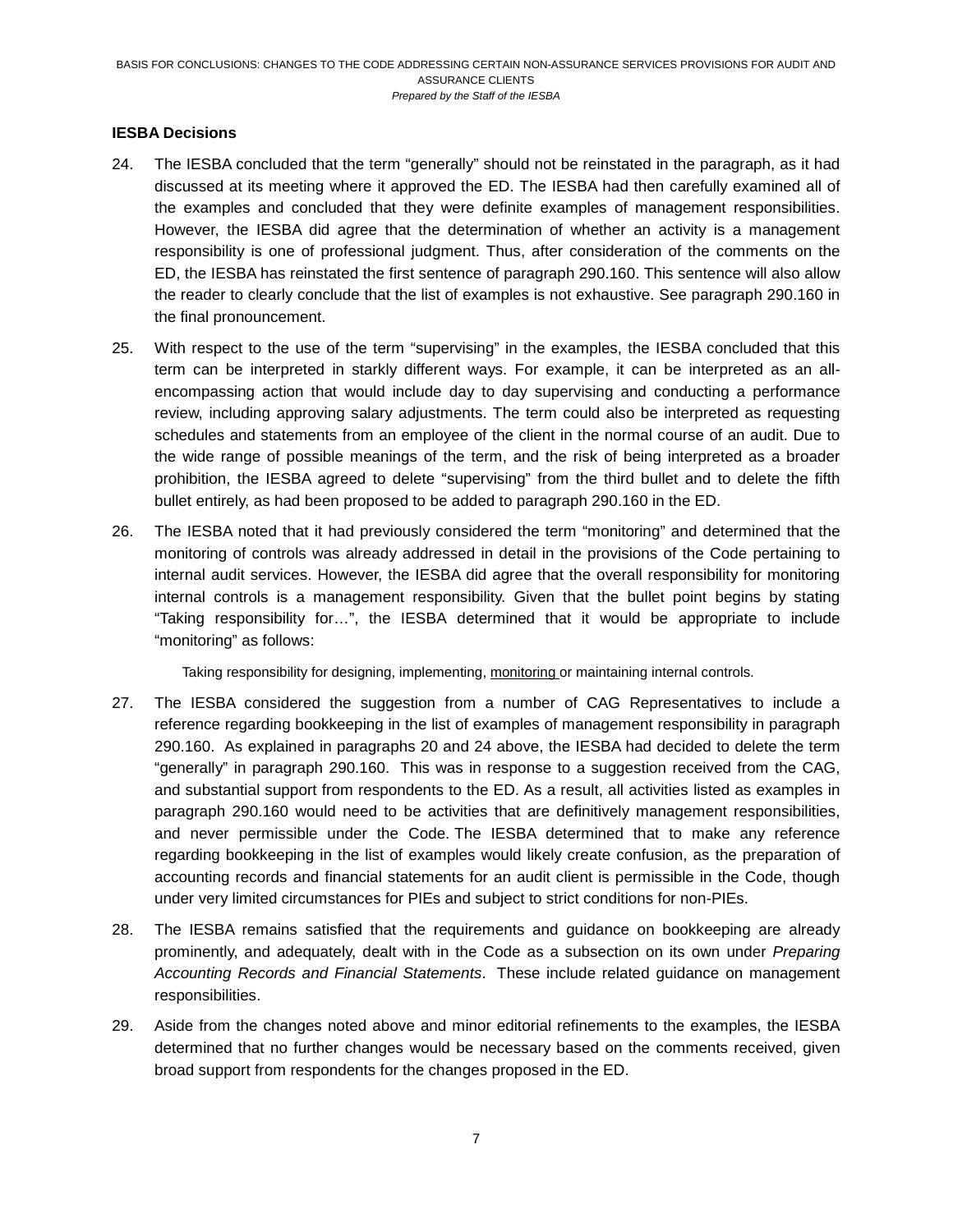# **Management Responsibilities – Prerequisite in Paragraph 290.163**

30. The ED proposed a prerequisite in ensuring that client management makes all judgments and decisions that are the proper responsibility of management. The proposal was aimed at better ensuring that the auditor does not assume a management responsibility. Specifically, it stated the following:

When providing non-assurance services to an audit client, the firm shall be satisfied that client management makes all judgments and decisions that are the responsibility of management. This includes ensuring that the client's management:

- Designates an individual, preferably within senior management, who possesses suitable skill, knowledge and experience to be responsible at all times for the client's decisions and to oversee the services. A suitable individual should understand the objectives, nature and results of the services and the respective client and firm responsibilities. However, the individual is not required to possess the expertise to perform or re-perform the services;
- Provides oversight of the services and evaluates the adequacy of the results of the services performed for the client's purpose; and
- Accepts responsibility for the actions to be taken arising from the results of the services.
- 31. While the majority of the respondents expressed support for the prerequisite, some respondents expressed opposition to the change. While reasons from the latter respondents varied, it appeared that implementation of the prerequisite was a particular concern. Specifically, the concerns from these respondents included the following:
	- (a) Concerns with the requirement to find an individual within the client with suitable skill, knowledge and experience to provide oversight of the services.
	- (b) Concerns that the professional accountant must ensure the client fulfills the obligations of the prerequisite.
	- (c) Potential challenges for SMPs and SME clients.
	- (d) Clients resorting to service providers not bound by the Code.

#### **IESBA Decisions**

- 32. The IESBA reaffirmed that the proposed changes are aimed at:
	- Providing *additional guidance and clarification* regarding what constitutes management responsibility, including *enhanced* guidance regarding how the auditor can better satisfy itself that client management will make all judgments and decisions that are the responsibility of management, when the auditor provides NAS to an audit client;
	- Making the Code more robust; and
	- Enhancing auditor independence in the public interest.
- 33. The IESBA determined on these grounds to include the prerequisite in paragraph 290.162 in the final pronouncement.
- 34. The IESBA further determined that the wording of the prerequisite in paragraph 290.162 and the required steps therein were more robust and comprehensive than the guidance in the extant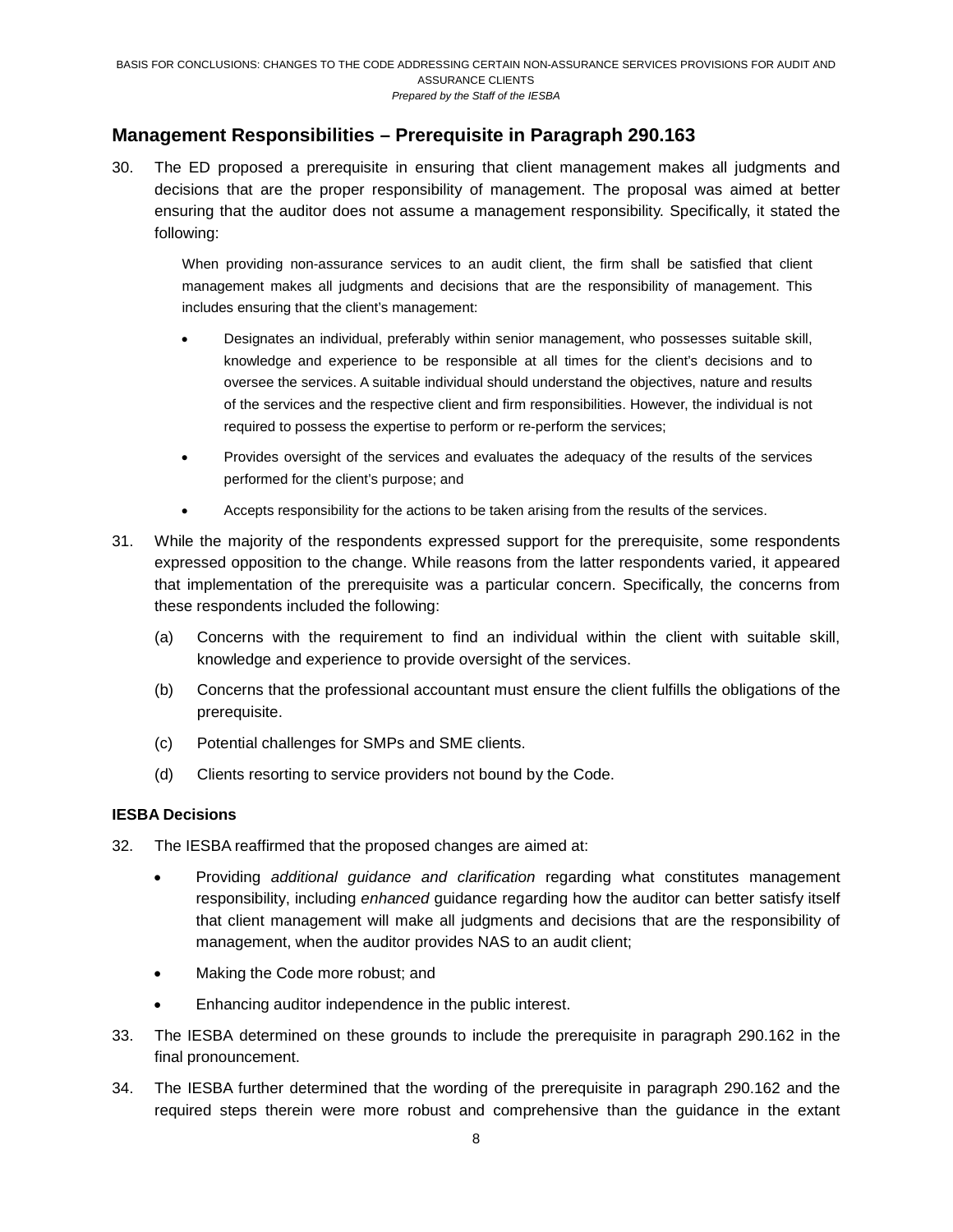paragraph 290.163. The phrase "…is further reduced when the firm gives the client the opportunity to make judgments and decisions based on an objective and transparent analysis and presentation of the issues" in the extant paragraph 290.163 may seem as if there is a choice in whether the client has such opportunity. An essential safeguard is that the firm shall be satisfied that client management makes all judgments and decisions that are the responsibility of management. The IESBA believes it is necessary to strengthen the Code's requirement for the avoidance of doubt. Accordingly, the IESBA has replaced the aforementioned guidance in extant paragraph 290.163 with the new prerequisite in paragraph 290.162, which sets out a clearer requirement and represents a much more proactive approach in obtaining an informed decision concerning the NAS by client management.

# **Routine or Mechanical**

35. The ED proposed clarifications to the phrase "routine or mechanical" as used in the subsection *Preparing Accounting Records and Financial Statements* as noted with the addition of the following sentence:

Services that are routine or mechanical in nature require little to no professional judgment from the professional accountant.

- 36. In addition, clarifying refinements were made to paragraphs 290.164 and 290.166. Also, additional examples of routine or mechanical services were added to paragraph 290.168.
- 37. The majority of the respondents agreed that the proposed guidance on "routine or mechanical" bookkeeping services clarified the term. Almost all of the comments provided pertained to the examples of services that are "routine or mechanical."

#### **IESBA Decisions**

- 38. In addition to the changes noted in the ED, the IESBA made editorial changes to the examples of activities that are routine or mechanical based on respondents' comments.
- 39. The IESBA also noted that the ED's proposed reference within proposed revised paragraph 290.168 to the prerequisite in proposed revised paragraph 290.163 noted above was not consistent with the drafting for other NAS within the Code. Thus, a specific reference to the prerequisite within the guidance for any specific NAS is not necessary. Accordingly, the IESBA determined to delete the reference that was proposed in the ED within proposed revised paragraph 290.168.
- 40. Overall, the IESBA agreed that the proposed editorial changes to the guidance do clarify the phrase "routine or mechanical" as noted in the majority of the responses to the ED. See paragraphs 290.164 – 290.168 in the final pronouncement.

# **Administrative Services**

41. In the ED, the IESBA had proposed to separate the guidance addressing administrative services to enable these to be demarcated as a specific NAS, and not have them included with management responsibilities. During the IESBA's deliberations, a view was expressed that the provision of administrative services, as addressed in paragraph 290.166 of the ED, should not be subject to the prerequisite of proposed revised paragraph 290.163.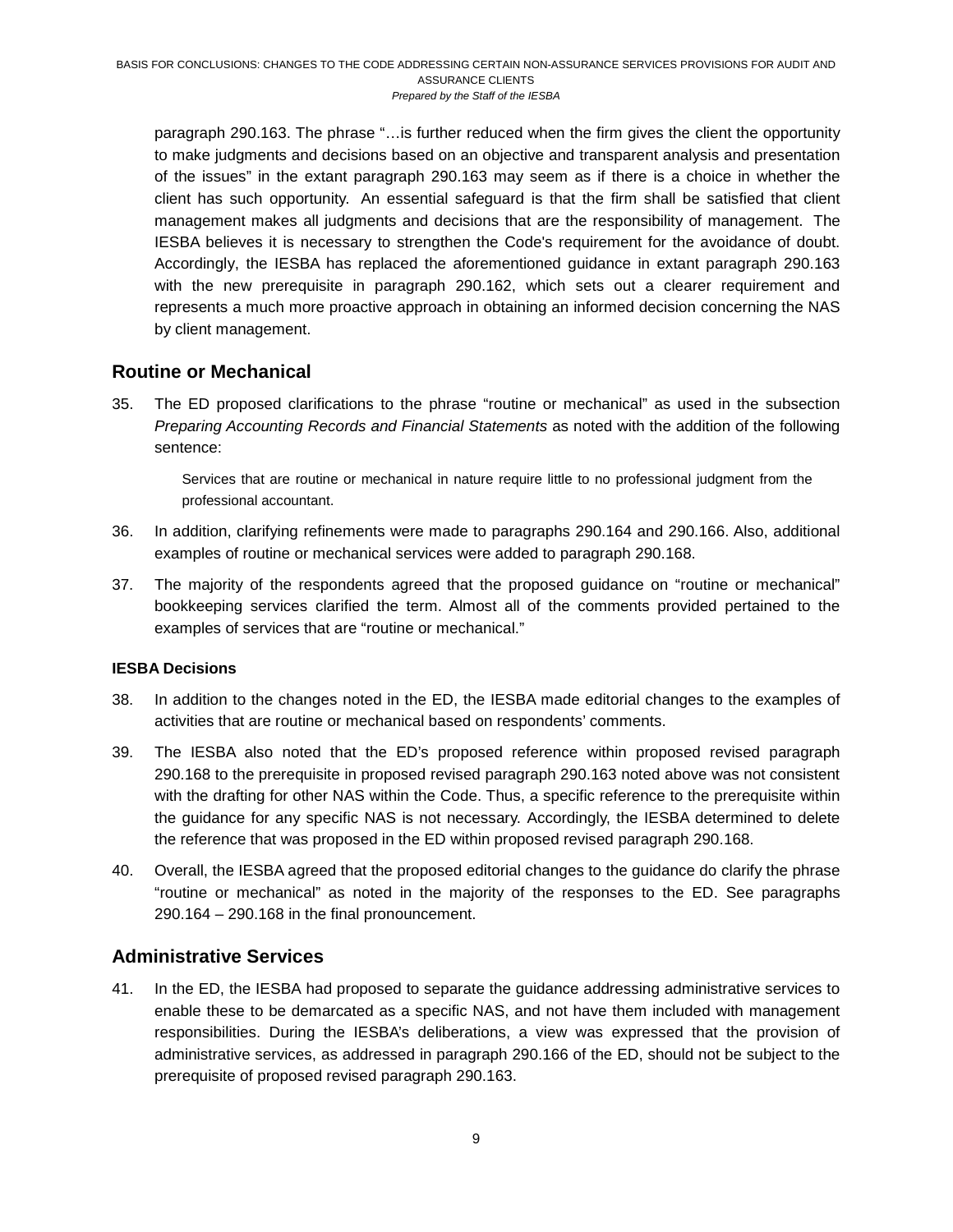42. The Task Force sought the CAG's views as to whether the performance of administrative services should be subject to this prerequisite. Many CAG Representatives expressed support for the notion that administrative services are a separate NAS and should be subject to the prerequisite. A CAG Representative noted that if a service is performed outside of the assurance service engagement, it must be an NAS.

#### **IESBA Decisions**

- 43. The IESBA reaffirmed that administrative services are NAS subject to the requirements of paragraph 290.163 of the extant Code and should be subject to the requirements of the revised paragraph 290.163. The IESBA based its view on:
	- (a) The fact that any service performed outside of the assurance function is by definition an NAS, thus requiring client management to accept responsibility;
	- (b) The supportive feedback of the CAG; and
	- (c) The support noted in the comment letters to the ED, which stated that "[t]he IESBA believes that the Code would be clearer if the guidance addressing administrative services, which are an example of NAS …."
- 44. The IESBA, however, determined that no specific reference to revised paragraph 290.163 would be needed, consistent with the drafting of guidance pertaining to other NAS within the Code.

# **Section 291**

- 45. The ED proposed changes to Section 291 of the Code that were conforming in nature based on the changes proposed in Section 290. Most of the comments received from respondents pertaining to Section 291 were in line with the corresponding comments on Section 290. Accordingly, the IESBA made corresponding changes to Section 291 in the final pronouncement.
- 46. The IESBA, however, agreed to delete the guidance concerning administrative services that was proposed in paragraph 291.150 of the ED, as NAS as addressed in Section 291 do not address specific services as is the case in Section 290. Accordingly, the IESBA agreed to the deletion for consistency purposes.

### **Broader Issues within NAS**

47. The IESBA received a number of comments in response to the ED that pertained to matters outside of the scope of the three specific issues addressed by the project. Many of the comments concern the use of threats and safeguards approach, in particular. Consistent with the IESBA's Strategy and Work Plan 2014-2018, the IESBA approved in January 2015 a project pertaining to the topic of safeguards. This new project will review the safeguards in the Code, especially as they apply to NAS.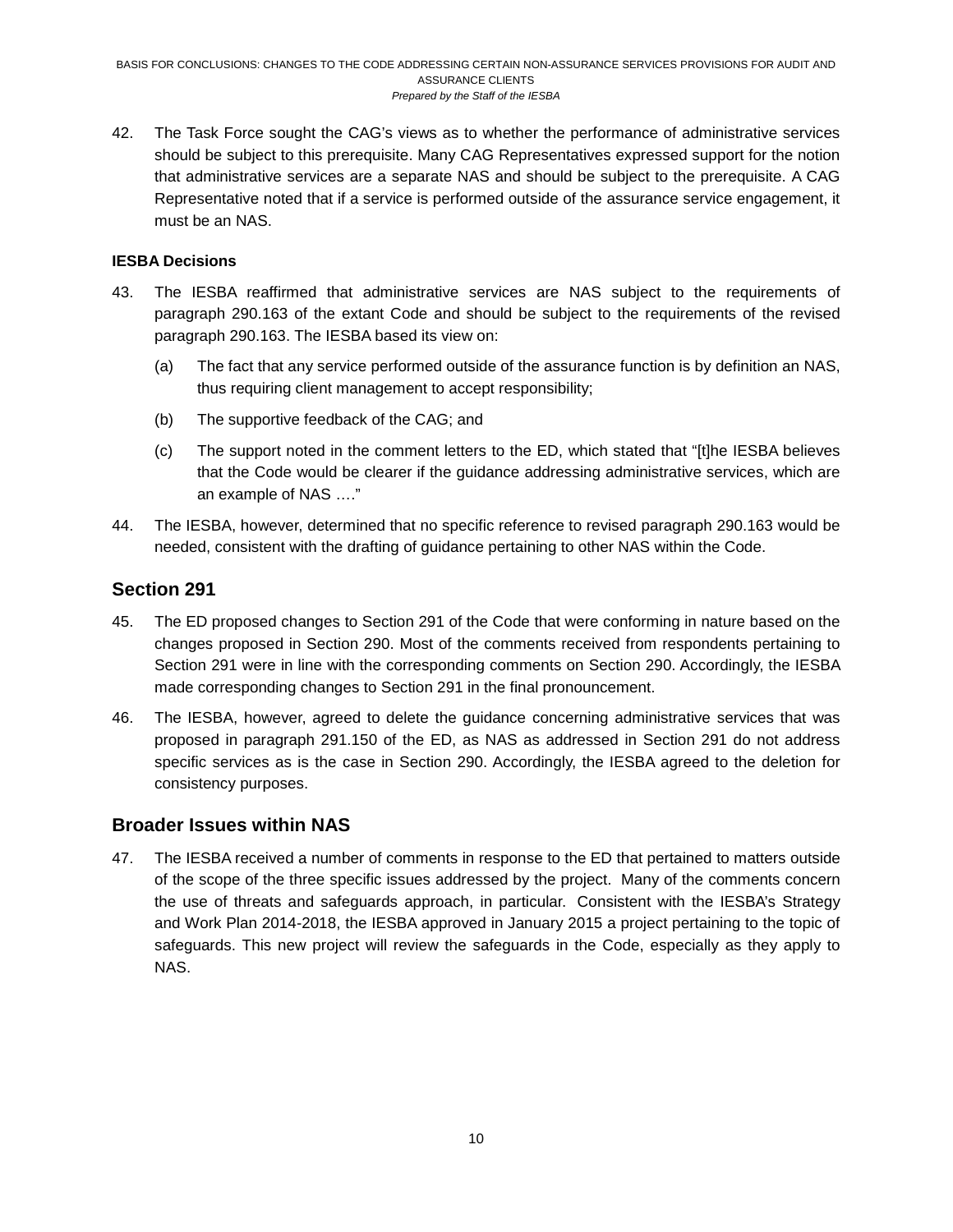<span id="page-10-0"></span>The *Code of Ethics for Professional Accountants™*, Exposure Drafts, Consultation Papers, and other IESBA® publications are published by, and copyright of, IFAC®.

The IESBA and IFAC do not accept responsibility for loss caused to any person who acts or refrains from acting in reliance on the material in this publication, whether such loss is caused by negligence or otherwise.

The IESBA logo, 'International Ethics Standards Board for Accountants®, 'IESBA', '*The Code of Ethics for Professional Accountants*', the IFAC logo, 'International Federation of Accountants®', and 'IFAC' are trademarks or registered trademarks and service marks of IFAC.

Copyright © April 2015 by the International Federation of Accountants (IFAC). All rights reserved. Written permission from IFAC is required to reproduce, store or transmit, or to make other similar uses of, this document, except as permitted by law. Contact [permissions@ifac.org.](mailto:permissions@ifac.org)